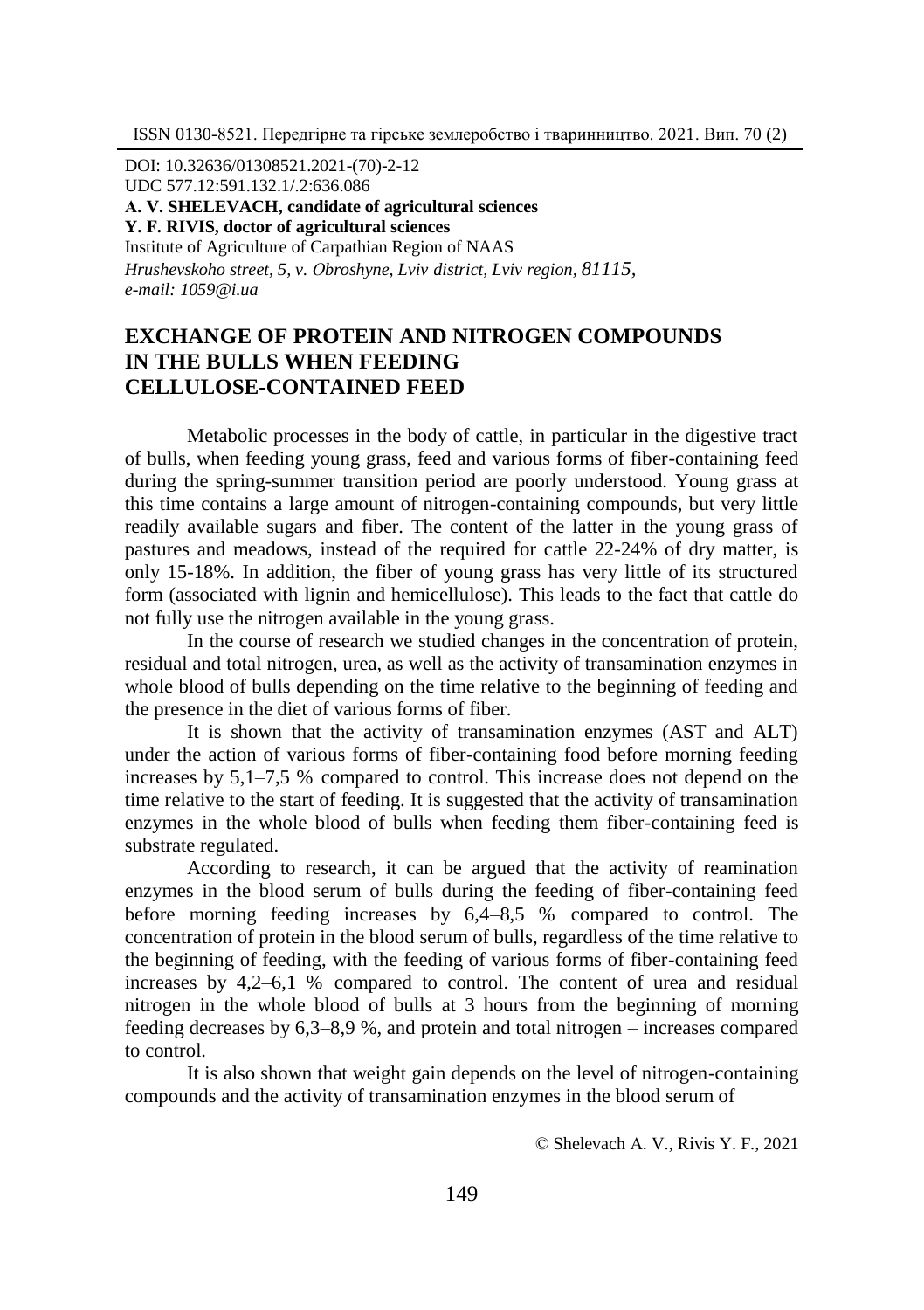experimental bulls.

**Key words:** bulls, blood serum, fiber-containing feed, protein, transamination enzymes.

### **Шелевач А. В., Рівіс Й. Ф.**

Інститут сільського господарства Карпатського регіону НААН

## **Обмін протеїну і азотових сполук в організмі бугайців за згодовування клітковиновмісного корму**

Обмінні процеси в організмі великої рогатої худоби, зокрема у травному каналі бугайців, при згодовуванні молодої трави, комбікорму та різних форм клітковиновмісного корму під час весняно-літнього перехідного періоду є маловивченими. Молода трава в цей час містить у своєму складі велику кількість азоту азотовмісних сполук, але дуже мало легкодоступних цукрів і клітковини. Вміст останньої у молодій траві пасовищ і луків, замість потрібних для великої рогатої худоби 22–24 % від сухої речовини, становить всього 15–18 %. Крім того, в клітковині молодої трави дуже мало її структуризованої форми (зв'язаної з лігніном і геміцелюлозою). Це призводить до того, що велика рогата худоба неповністю використовує наявний у молодій траві азот.

У ході виконання досліджень ми вивчили зміни вмісту протеїну, залишкового і загального азоту, сечовини, а також активність ензимів трансамінування у сироватці крові бугайців залежно від часу щодо початку годівлі і наявності у раціоні різних форм клітковиновмісного корму. Також було взято до уваги такий важливий показник азотового обміну у жуйних тварин, як рівень ізовалеріанової кислоти у рубцевій рідині.

За результатами досліджень можна стверджувати, що активність ензимів трансамінування (АСТ і АЛТ) у сироватці крові дослідних бугайців під дією згодовування різних форм клітковиновмісного корму після ранкової годівлі підвищується на 5,1–7,5 % порівняно з контролем. Це підвищення залежить від часу щодо початку годівлі. Доведено, що активність ензимів трансамінування у сироватці крові бугайців при згодовуванні їм клітковиновмісного корму регулюється субстратно.

Вміст протеїну у сироватці крові бугайців після ранкової годівлі під дією клітковиновмісного корму з різною величиною частинок також зростає на 6,4–8,5 % порівняно з контролем. Вміст сечовини і залишкового азоту у сироватці крові бугайців на третій годині після початку годівлі збільшується на 4,2–6,1 %, а протеїну і загального азоту – на 6,3–8,9 % порівняно з контролем.

Показано також, що рівень азотовмісних сполук і активність ензимів переамінування у сироватці крові дослідних бугайців позитивно корелюють з приростами їх маси тіла.

**Ключові слова:** сироватка крові, протеїн, клітковиновмісний корм, бугайці, ензими трансамінування.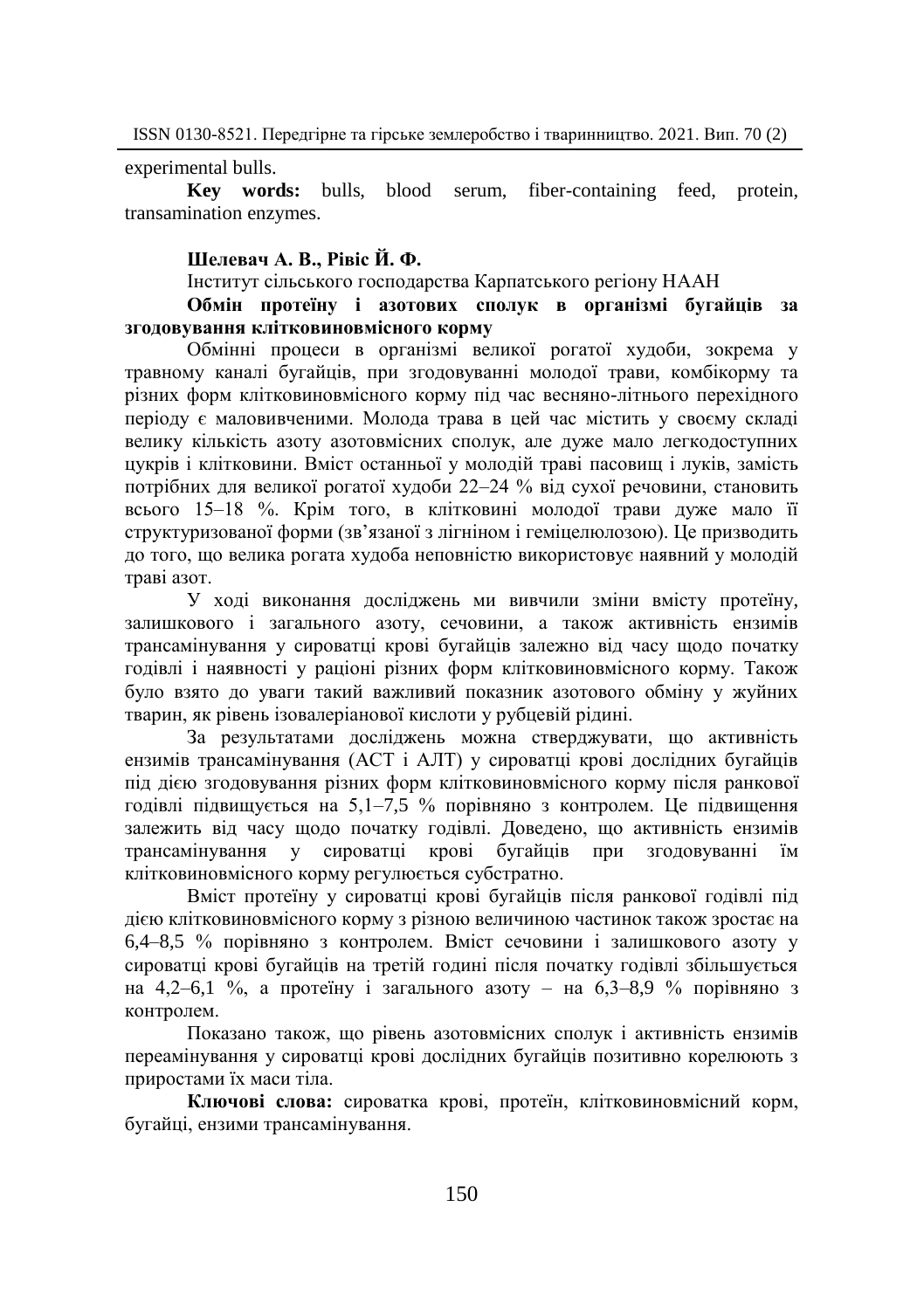**Introduction.** Young grass contains insufficient fiber (only 15 – 18%, while  $22 - 24$ % are needed) [1, 3, 14-16]. At the same time, it contains mainly easily digestible fiber [2–4], which is very quickly fermented in the rumen [5, 11, 18]. The consequence of this process is incomplete use of nutrients available in young grass [17], primarily nitrogen-containing compounds [9, 12], by ruminal microorganisms, which leads to lower levels of protein absorption in the body. It means, that diet of ruminants lacks structural fiber during spring-summer transition period. In particular, fiber associated with hemicelluloses and lignin.

In order to replenish the structural fiber in the diet of ruminants that consume young grass, they are fed natural or processed rough feed (hay or straw) [6-8]. Fiber-containing feed performs various functions in the gastrointestinal tract of ruminants: it acts as nutrient, adsorbent and surface for ruminal microorganisms [27, 10, 11].

Winter wheat straw contains mainly fiber, hemicellulose and polyuronides [13–16]. Therefore, its nutritional value is low [4, 5]. The data obtained by us indicate that its presence in the rumen of ruminants, it significantly affects the intensity of metabolic processes [13, 14]. The size of its particles determines the speed of passage of the rumenal content into the posterior parts of the gastrointestinal tract.

Structural fiber, hemicellulose a has a very low nutritional and energy value [18, 20]. At the same time, it is able to adsorb and transport on its surface significant amounts of nutrients available later in the gastrointestinal tract of ruminants [19–24]. The surface of structural fiber is inhabited by a large number of microorganisms (bacteria and protozoa) [25, 26]. They have cellulose-, amylo-, proteo- and lipolytic activity [10, 29]. As a result, ruminants significantly increase their supply of carbohydrates, lipids, biologically active substances (primarily water-soluble B vitamins) and nitrogen-containing compounds from the gastrointestinal tract into the blood and lymph [28, 31].

It is currently unknown which of the above functions of fibercontaining feed is more important for the body of a ruminant animal. In addition, the effect of various forms (in particular, particle sizes) of structural fiber-containing feed on various parts of metabolic processes in the body of ruminants remains unknown.

Based on this, the aim was to establish the dynamic patterns of changes in the content of ammonia, amine and protein nitrogen in the liquid fraction of the rumen, the content of basic nitrogen compounds and the activity of reamination enzymes in serum of fattening bulls.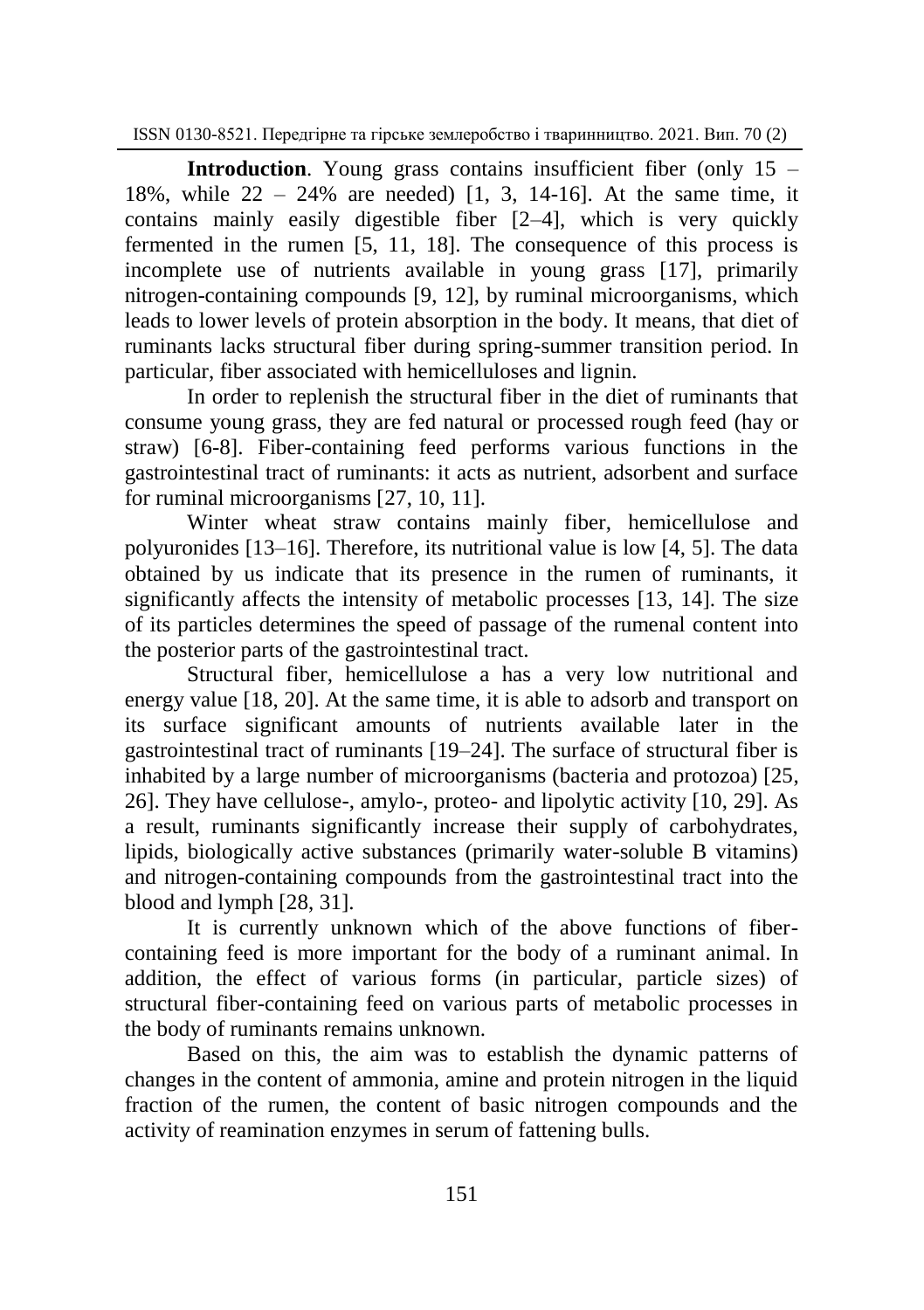**Materials and methods**. On farm "Litynske" in Drohobych district of Lviv region were formed three groups of Simmental breed fattening bulls (5 animals each) using methodological approaches used in international practice in accordance with the requirements of ISO 17025, as well as in accordance with generally accepted methods of groups of analogues by age and live weight. Three animals from each group had rumenal fistulas. All animals were clinically healthy.

Under the conditions of tethered keeping, animals of the control group during May-July (90 days) received the basic ration (OR), which included young green mass of cereal and legume pasture (35.0 kg) and compound feed (2.5 kg).

Animals of the experimental groups in addition to the main diet were fed 1 kg of winter wheat straw, crushed into particles of different sizes. Animals of the I experimental group were fed straw chaff with a particle size of  $0.2 - 2.0$  cm, and animals of the II experimental group  $-3.0 - 5.0$ cm. At the end of the experiment in fattening bulls from the jugular vein blood samples were taken before morning feeding and at 3 hours after its beginning. In bulls with rumenal fistulas, samples of its contents were taken before morning feeding, as well as at the 2nd, 4th, 7th and 10th hours after. In the liquid rumenal content it was determined the level of ammonia, amine and protein nitrogen according to Kjeldahl.

In the blood serum were determined levels of urea, residual and total nitrogen, protein and activity of reamination enzymes – aspartate aminotransferase (AST 2.6.1.1) and alanine amino transferase (ALT 2.7.1.2). Serum urea was determined by the Conway method; protein, residual and total nitrogen – according to Kjeldahl. The activity of AST and ALT in blood serum was determined by the methods described by V. V. Vlizlo et al. [9].

Biometric analysis of the results was performed by the method of variation statistics according to N. A. Plokhinsky, taking into account the Student's criterion. Standard computer mathematical and statistical programs, in particular Microsoft EXCEL, were used to estimate the probability of the obtained results – arithmetic mean values (M), arithmetic mean error  $(\pm m)$  and probability of differences between the studied arithmetic mean values (P).

**Results and discussion.** It was found that in the liquid content of the rumen of bulls of experimental groups, which were fed young green mass of cereals, legumes, and fiber-containing feed with different particle sizes, the lowest content of ammonia nitrogen and amine nitrogen were before feeding and 10 hours after begin of feeding – by 24.5 and 34.2%,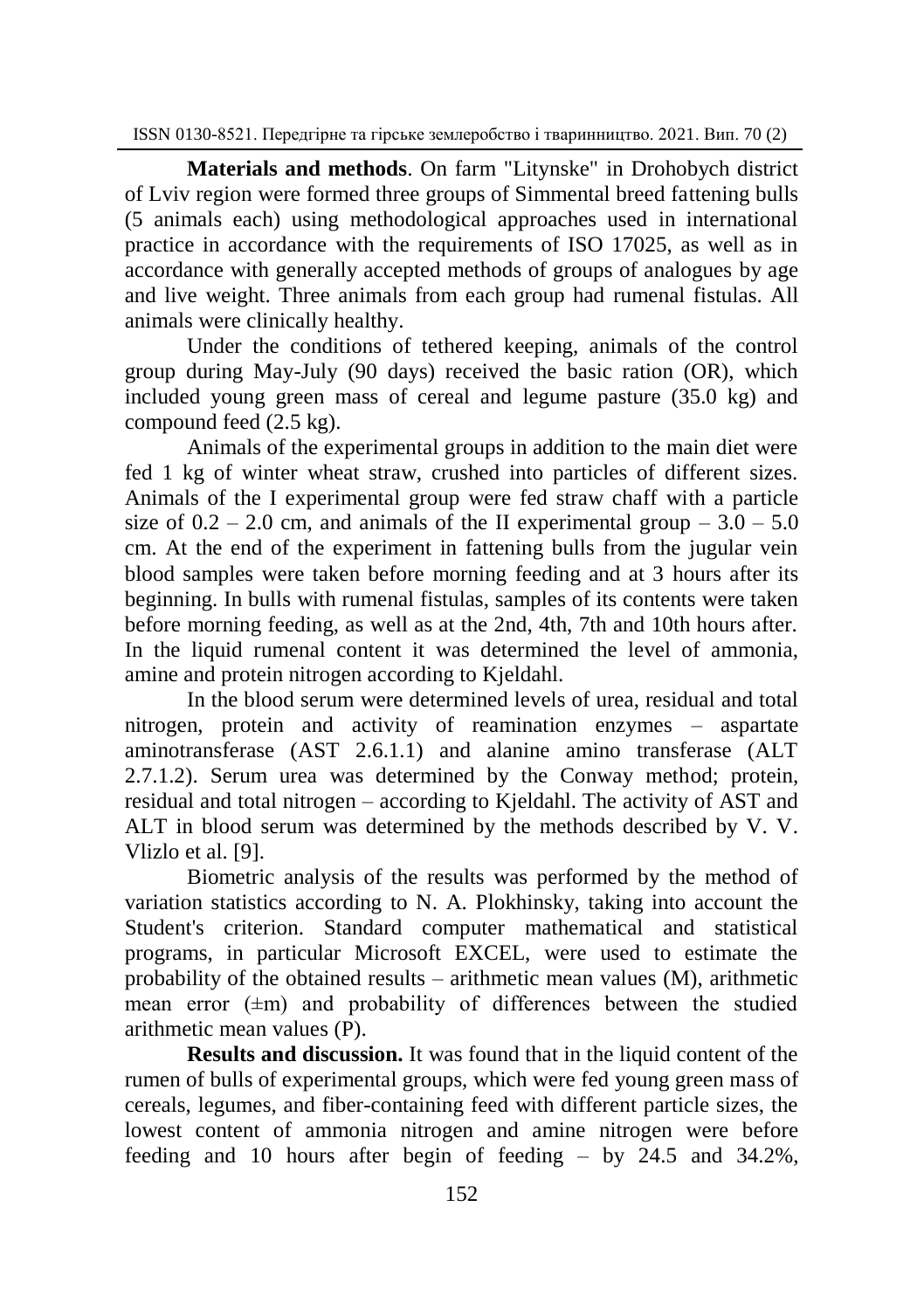respectively, in groups I and II compared with the control). The content of ammonia nitrogen and amine nitrogen in the liquid content of the rumen of bulls of the experimental groups increased on  $2 - 4$  hours after the start of feeding. Moreover, it was maximum at 2 hours after the start of feeding, but 23.1 and 27.8% lower than in the control, what is showed in the Table 1.

The presence of amine nitrogen in the ruminal fluid indicates the presence of free amino acids. The large number of free amino acids in the ruminal fluid may be due to the low efficiency of their inclusion in proteins [18].

Feeding the bulls of the experimental groups of straw chaff with particles of different sizes, compared with the bulls of the control group, resulted in a 29.35% reduction in the content of ammonia nitrogen and amine nitrogen in the liquid content of the rumen. It was also found that, compared with the control, the content of ammonia nitrogen and amine nitrogen in the liquid fraction of the rumen of fattening bulls of the II experimental group, which in addition to the main diet were fed straw chaff with a particle size of 3.0-5.0 cm is minimal – by 34.7% lower. This is due to the fuller use of ammonia nitrogen and amine nitrogen to synthesize the main components of their cells by microorganisms inhabiting rumen [11].

The reliability of the above mentioned is also confirmed by the data on the content of protein nitrogen in the ruminal fluid of the experimental bulls. In particular, the lowest its level was in bulls of the I and II experimental groups, which were fed green mass of cereal and legume pastures plus fiber-containing feed. It was observed before feeding and at 10 hours after the start of feeding (6.4 and 8.7% less compared to control). The amount of protein nitrogen in the fluid of the rumen of bulls of the II experimental group decreased by 2-7 hours after the start of feeding by 7.9 and 9.1%, respectively, compared with the control.

Feeding bulls of I and II experimental groups of straw chips with a particle size of 0.2-2.0 and 3.0-5.0 cm, respectively, compared with bulls of the control group, led to an increase in the amount of protein nitrogen in their ruminal fluid by 7-10th hour after the start of feeding (8.1 and 9.5% more than control). It should be noted that in the ruminal fluid of bulls of I and II experimental groups, compared with bulls of the control group, the amount of protein nitrogen decreased by 2-4th and 4th hour after the start of morning feeding by 6.9 and 7.5%, respectively.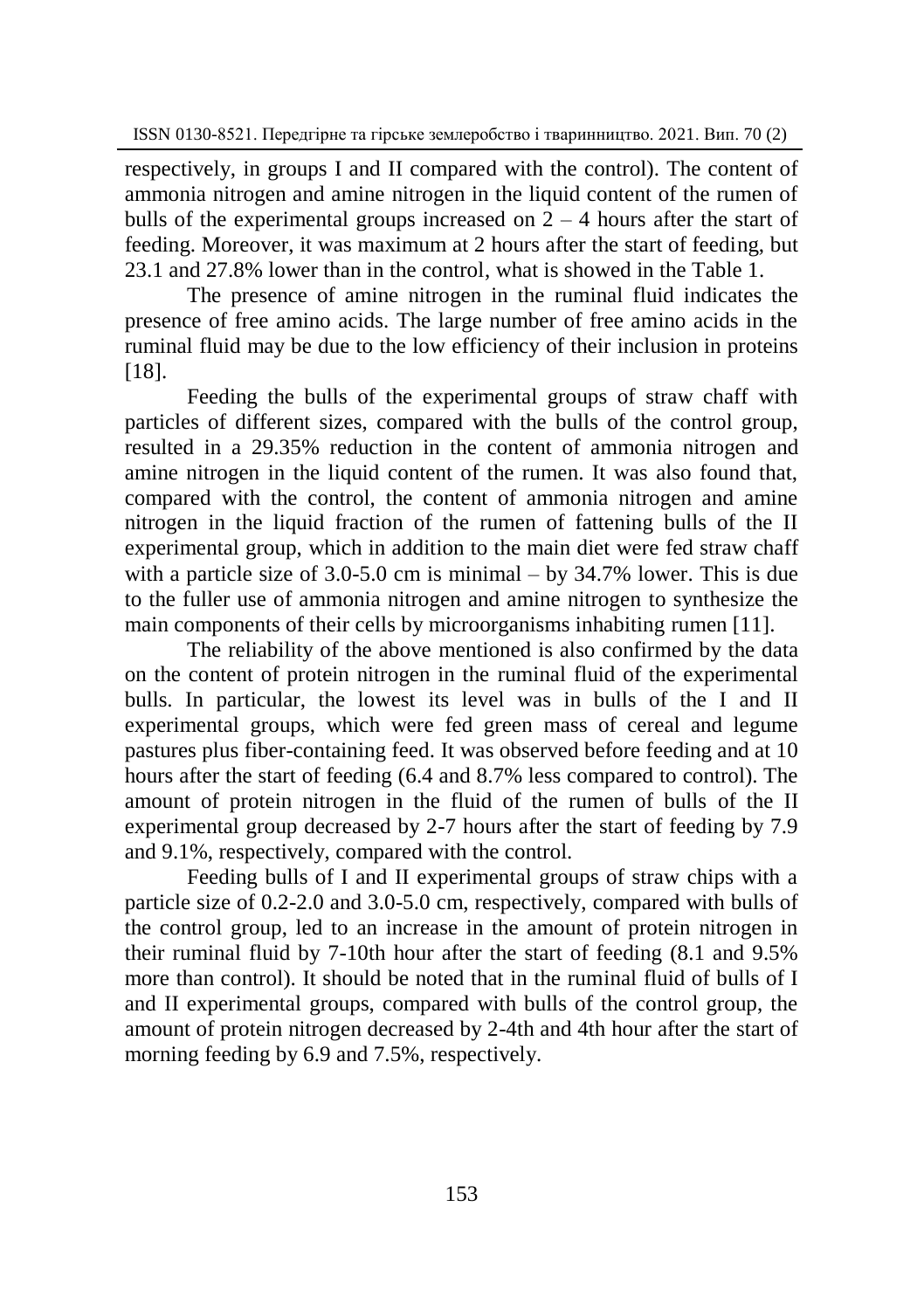| ֖֖֖֖֖ׅ֖ׅ֖֧֚֚֚֚֚֚֚֚֚֚֚֚֚֚֚֚֚֚֚֚֚֚֚֚֡֬֝֝֝֝֝ |                                                                                                                                                                             |
|-------------------------------------------|-----------------------------------------------------------------------------------------------------------------------------------------------------------------------------|
|                                           |                                                                                                                                                                             |
|                                           |                                                                                                                                                                             |
|                                           |                                                                                                                                                                             |
|                                           |                                                                                                                                                                             |
|                                           |                                                                                                                                                                             |
|                                           |                                                                                                                                                                             |
|                                           |                                                                                                                                                                             |
| i                                         |                                                                                                                                                                             |
|                                           |                                                                                                                                                                             |
|                                           |                                                                                                                                                                             |
|                                           |                                                                                                                                                                             |
|                                           |                                                                                                                                                                             |
|                                           |                                                                                                                                                                             |
|                                           | ý                                                                                                                                                                           |
|                                           |                                                                                                                                                                             |
|                                           |                                                                                                                                                                             |
| ֕                                         | $\frac{1}{2}$<br>֖֖֖֖֖֖֖֖֧ׅ֪ׅ֪֪ׅ֧ׅ֪֪֪֪֪֪֪֪ׅ֖֚֚֚֚֚֚֚֚֚֚֚֚֚֚֚֚֚֚֚֚֚֚֚֬֝֓֞֝֬֓֞֓֞֓<br>֖֖֖ׅ֪֧ׅ֧֪ׅ֧֪ׅ֪֧֚֚֚֚֚֚֚֚֚֚֚֚֚֚֚֚֚֚֚֚֚֚֚֚֚֚֚֚֬֡֡֓֡֓֡֓֞֡֓֞֓֡֓֞֬֓֞֓֝֓֞֝֬֓֞֬֝֓֞֝֬֓֞֝֬֝֬֝֬<br>ē |
|                                           |                                                                                                                                                                             |

| experimental bulls, $g/1$ (n=3)     |                   |                       |          |                  |                  |
|-------------------------------------|-------------------|-----------------------|----------|------------------|------------------|
|                                     |                   | Groups of animals     |          |                  |                  |
| Time relative to begin of feeding   | control           | <b>L</b> experimental |          | II experimental  |                  |
|                                     | M±m               | M <sub>±m</sub>       | <b>p</b> | M <sub>tm</sub>  | ൧                |
|                                     |                   | Ammonia nitrogen      |          |                  |                  |
| <b>Before</b> feeding               | $65.1 + 4.06$     | 49.7±3.10             | 80.05    | 41,2±2.57        | 0.01             |
| 2 hours after the start of feeding  | $176.4 \pm 10.99$ | 131,3±8.18            | $0.05$   | $127.3 \pm 7.93$ | $\leq 0.01$      |
| 4 hours after the start of feeding  | 141.1±8.79        | 102,0±6,36            | 0.05     | 93.2±5.81        | $\leq 0.01$      |
| 7 hours after the start of feeding  | $112.5 \pm 7.01$  | $61,0+3,80$           | $-0.001$ | 54,2±3,38        | $-0.001$         |
| 10 hours after the start of feeding | 76,9±4,80         | $41,5+2,60$           | < 0.001  | $42,7+2,70$      | $\lesssim 0.001$ |
|                                     |                   | Amino nitrogen        |          |                  |                  |
| <b>Before</b> feeding               | $16.2 \pm 1.01$   | $9.8 + 0.61$          | 0.001    | $7.7 + 0.48$     | $-0.001$         |
| 2 hours after the start of feeding  | $37,1\pm2,31$     | 27,5±1,71             | 80.05    | $27,3 + 1,70$    | 80.05            |
| 4 hours after the start of feeding  | 33,8±2,11         | $20.8 \pm 1.30$       | $0.001$  | $20.2 \pm 1.26$  | $-0.001$         |
| 7 hours after the start of feeding  | $19,8 \pm 1,23$   | $12.9 + 0.80$         | 0.05     | $12,6\pm0,79$    | 80,05            |
| 10 hours after the start of feeding | $16.1 \pm 1.00$   | $9.5 + 0.59$          | $0.001$  | $8,3 + 0,52$     | $0.001$          |
|                                     |                   | Protein nitrogen      |          |                  |                  |
| Before feeding                      | $0.55 + 0.03$     | $0.47 + 0.03$         | 80.05    | $0.49 + 0.03$    | 80.05            |
| 2 hours after the start of feeding  | $1.21\pm0.02$     | $1.09 + 0.03$         | 0.05     | $1.21 \pm 0.04$  | 80,05            |
| 4 hours after the start of feeding  | $1.20 + 0.02$     | $1.08 + 0.04$         | 80.05    | $1.06 + 0.03$    | 80,05            |
| 7 hours after the start of feeding  | $1.61 \pm 0.02$   | $1.51 \pm 0.02$       | $0.01$   | $1.43 \pm 0.04$  | < 0.01           |
| 10 hours after the start of feeding | $0.57 + 0.04$     | 1.18±0.08             | 80.01    | $1.15 \pm 0.08$  | $-0.01$          |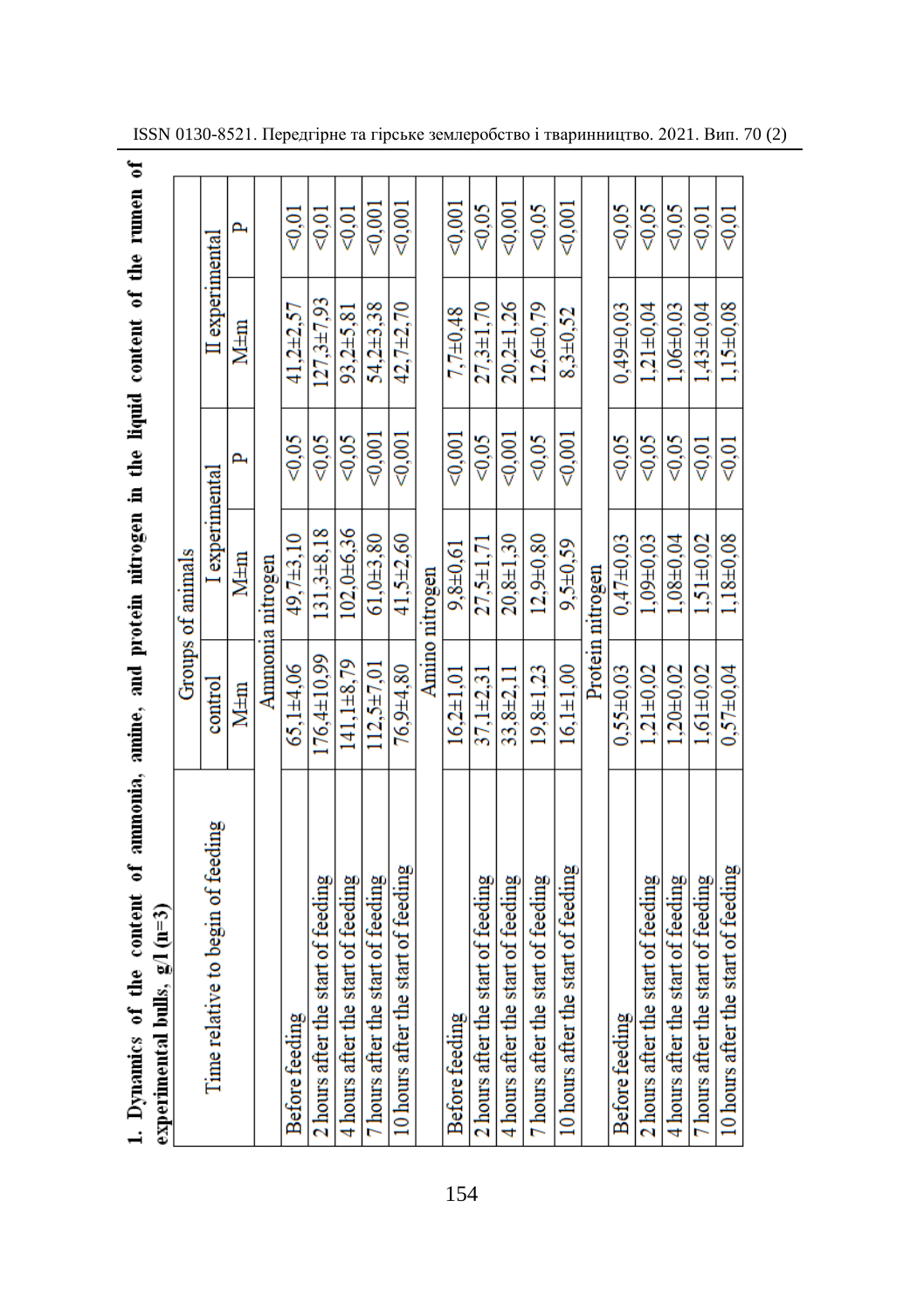Such differences in the content of protein nitrogen in the cicatricial fluid of bulls depending on the time relative to the beginning of feeding are associated not only with the direction of metabolic processes in the rumen, but also with the intensity of absorption and evacuation to the posterior gastrointestinal tract of ruminants.

The results of the analysis of Table 2 show that the content of urea and residual nitrogen in the serum of fattening bulls of experimental groups, fed different forms of fiber-containing feed, compared with bulls of the control group who received the basic diet, before morning feeding has only a tendency to decrease.

|                                    | Groups of animals<br>Indicators |                     |                      |  |  |
|------------------------------------|---------------------------------|---------------------|----------------------|--|--|
|                                    | control                         | I experimental      | II experimental      |  |  |
| Before feeding                     |                                 |                     |                      |  |  |
| Protein, $g/l$                     | $70,91 \pm 1,71$                | $85,62 \pm 1,75**$  | $89.15 \pm 1.9***$   |  |  |
| $AST$ , units/l                    | $61,08 \pm 1,41$                | $57,43 \pm 0,52**$  | $58.23 \pm 0.86$ **  |  |  |
| ALT, units/l                       | $47,97 \pm 1,87$                | $38,69 \pm 1,77$ ** | $38,81 \pm 0.92**$   |  |  |
| Urea, µmol/l                       | $3,66 \pm 0,25$                 | $2,83 \pm 0,27*$    | $2,66 \pm 0,19**$    |  |  |
| Residual nitrogen,                 |                                 |                     |                      |  |  |
| $g^{-3}/l$                         | $0,28 \pm 0,02$                 | $0,23 \pm 0,01$     | $0,21 \pm 0,01$      |  |  |
| Total nitrogen, $g^{-3}/l$         | $26,69 \pm 0,39$                | $27,45 \pm 0,25$    | $27,11 \pm 0,17$     |  |  |
| 3 hours after the start of feeding |                                 |                     |                      |  |  |
| Protein, $g/l$                     | $71,82 \pm 1,71$                | $78.3 \pm 1.07**$   | $79.6 \pm 1.38$ **   |  |  |
| AST, units/l                       | $67,25 \pm 2,21$                | $79.73 \pm 1.98***$ | $78,81 \pm 2,23$ *** |  |  |
| ALT, units/l                       | $49,36 \pm 1,35$                | $54,91 \pm 0,81*$   | $56,32 \pm 1,54**$   |  |  |
| Urea, $\mu$ mol/l                  | $5,33 \pm 0,15$                 | $5,16 \pm 0,18$     | $4.99 \pm 0.11*$     |  |  |
| Residual nitrogen,                 |                                 |                     |                      |  |  |
| $g^{-3}/l$                         | $0.38 \pm 0.02$                 | $0.46 \pm 0.01$ **  | $0.45 \pm 0.01$ **   |  |  |
| Total nitrogen, $g^{-3}/l$         | $25,61 \pm 0,16$                | $28,25 \pm 0,18^*$  | $29.43 \pm 0.12**$   |  |  |

**2. The content of nitrogen-containing compounds and the activity of reamination enzymes in the serum of experimental bulls, М±m, n=5**

Note: changes are probable,  $p < 0.05^*$ ;  $p < 0.01^{**}$ ;  $p < 0.001^{***}$ 

At the same time, the level of protein in their blood increases. In this case, the content of total nitrogen before feeding has only a tendency to increase. This is due to both the level of their entry into the blood from the gastrointestinal tract and the transformations in the liver. After all, the results of studies indicate that the activity of reamination enzymes (AST and ALT) in the serum of bulls of experimental groups, compared with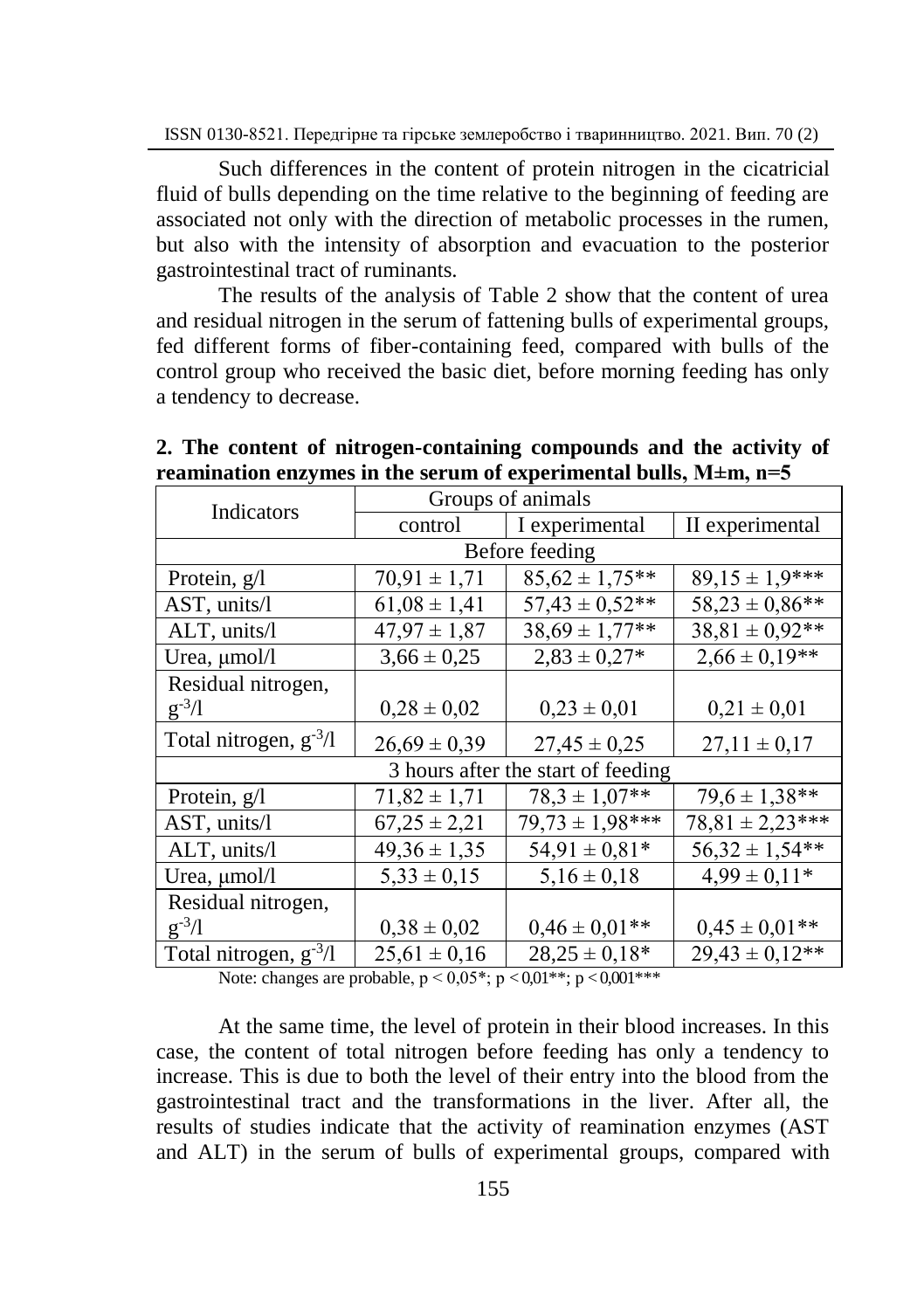bulls of the control group, after morning feeding increases by  $5.1 - 7.5\%$ . It is obvious that the change in the activity of reamination enzymes (AST and ALT) in the serum is associated with the level of nitrogen-containing compounds incoming from the gastrointestinal tract into the blood [12]. The above data is confirmed by the indicators obtained 3 hours after the start of morning feeding. At this time, it is observed the maximum changes in the level of nutrients incoming from the gastrointestinal tract into the blood, as indicated by other authors [4].

Metabolic processes in the body of experimental bulls affect their productivity, as evidenced by changes in the activity of enzymes of reamination and fluctuations in urea, residual nitrogen, protein and total nitrogen in the serum. Thus, the absolute weight gain of bulls of the control group during the experiment was  $64.4 \pm 1.08$  kg, and bulls of I and II experimental groups – 76.9  $\pm$  1.69 (p <0.001) and 72.7  $\pm$  1.60 kg (p <0.01), which is 19.4 and 12.9% more compared to the control group.

Higher weight gain of bulls of experimental group I compared with bulls of experimental group II is associated with the time during which the fiber-containing food was in the rumen and, consequently, with the level of nutrients incoming from the gastrointestinal tract into the blood and tissues. Smaller particles of fiber-containing feed pass faster from the rumen to the lower parts of the gastrointestinal tract of ruminants compared to larger particles [5]. This significantly affects the level of digested nutrients of the feed and assimilated from the gastrointestinal tract into the blood and tissues as well as content of individual components and the activity of reamination enzymes.

**Conclusions.** It was found that different forms of fiber-containing feed, depending on the time relative to the beginning of feeding, affect the metabolic processes in the rumen and the level of nitrogen-containing compounds incoming from the gastrointestinal tract into the blood of experimental bulls. Thus, fiber-containing feed has an effect on the substrate regulation of enzyme activity in ruminants.

The activity of reamination enzymes (AST and ALT) in the serum of bulls during the feeding of fiber-containing feed at 3 hours after the start of morning feeding increases by  $5.1 - 7.5\%$  compared with the control.

The protein content in the serum of experimental bulls, after morning feeding under the action of fiber-containing food with different particle sizes also increases by  $6.4 - 8.5\%$  compared to the control.

The content of urea and residual nitrogen in the serum of bulls before morning feeding under the action of fiber-containing food with different particle sizes is reduced by  $6.1 - 7.8\%$  compared with the control. The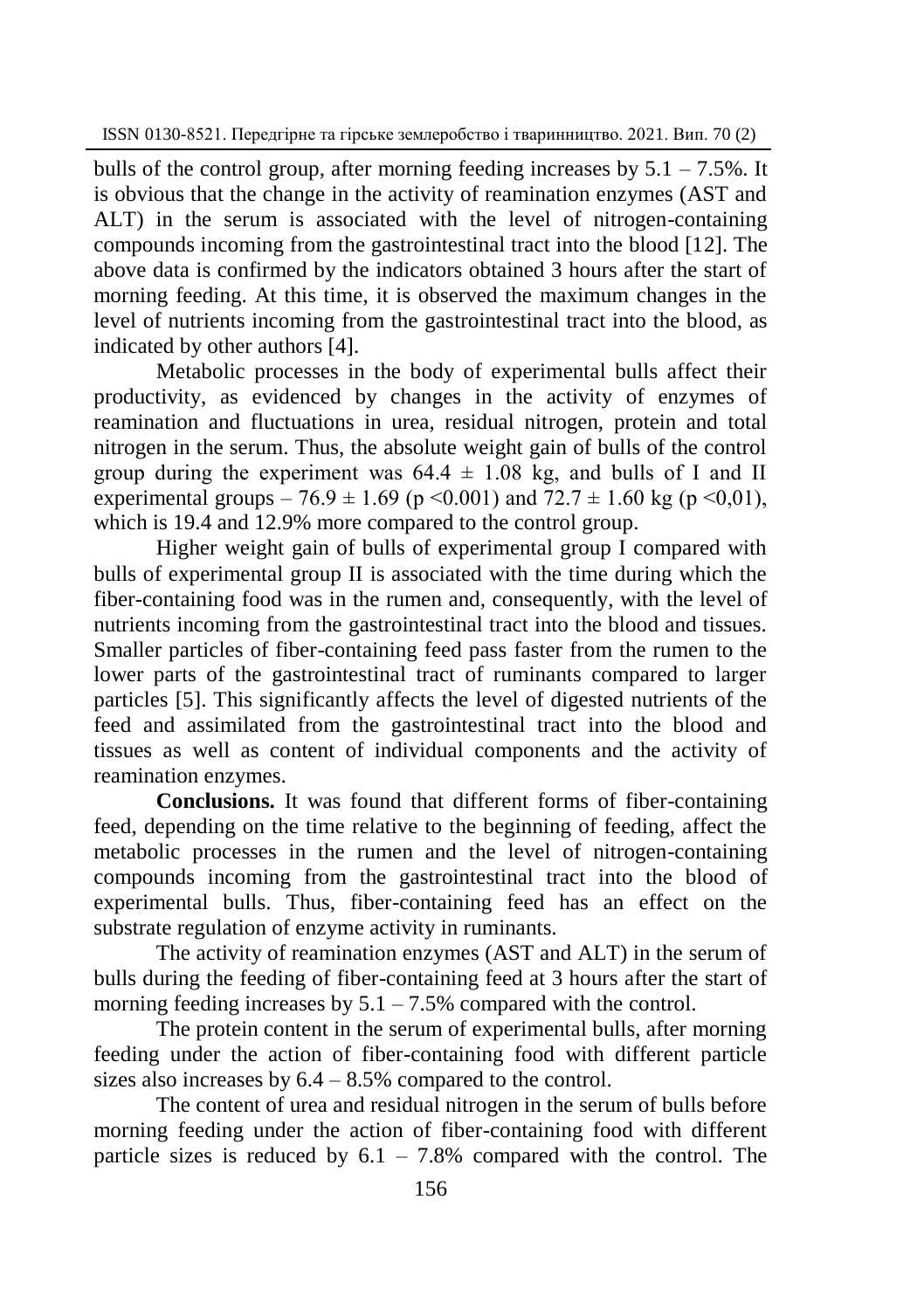content of protein, residual and total nitrogen in the serum of bulls on the third hour after the start of feeding increases by  $4.2 - 6.1\%$ , and level of  $u$ rea – decreases by  $6.3 - 8.9\%$  compared with the control.

### **Список використаної літератури**

1. Алиев А. А. Достижения физиологии пищеварения сельскохозяйственных животных в ХХ веке. *Сельскохозяйственная биология*. 2007. № 2. С. 12–13.

2. Лабораторні методи досліджень у біології, тваринництві та ветеринарній медицині : довідник / В. В. Влізло та ін. ; за ред. В. В. Влізла. Львів. 2012. 759 с.

3. Спосіб підвищення продуктивності відгодівельної худоби та покращення якості яловичини : пат. 31351 Україна. № 201104241 ; Рівіс Й. Ф., Шелевач А. В. Власник: ІСГКР НAАН України. Заявл. 09.04.2010 ; опубл. 25.02.2011, Бюл. № 8 (кн. 2). 114 с.

4. Шелевач А. В. Динаміка концентрації летких жирних кислот у рубці бугайців за згодовування різних форм клітковиновмісного корму. *Біологія тварин*. 2011. Вип. 58. С. 31–39.

5. Шелевач А. В. Обмінні процеси в організмі бугайців та їх корекція різними формами клітковиновмісного корму. *Вісник біологічного факультету ЛНУ імені І. Франка*. 2011. Вип. 47. С. 15–24.

6. Bhat S. K., Wallace R. J., Orskov E. R. Study of the relation between straw quality and its colonization by rumen microorganisms. *J. of Agric. Sci*. 2014. Vol. 110. Р. 561–565.

7. Brown W. F., Kunkle W. E. Improving the Feeding Value of Hay and Straw by Anhydrous Ammonia Treatment. *J. of Anim. Sci.* 2013. V. 12. P. 17–25.

8. Chalupa W. Degradation of amino acids by the mixed rumen microbial population. *J. Anim. Sci.* 2017. Vol. 43. P. 828–834.

9. Chaplin R. Experiments in straw handling. *J. Agric. Sci.* 2017. Vol. 178. P. 11– 30.

10. Demeyer D., Van Nevel C. Influence of substrate and microbial interaction on

### **References**

1. Aliev A. A. Achievements in the physiology of digestion of agricultural animals in the twentieth century. *Sel'skohozjajstvennaja biologija*. 2007. No 2. P. 12–13.

2. Laboratory research methods in biology, animal husbandry and veterinary medicine : textbook / V. V. Vlizlo et al. ; za red. V. V. Vlizla. Lviv, 2012. 759 p.

3. A method of increasing the productivity of fattening cattle and improving the quality of beef : pat. 31351 Ukraina. № 201104241 ; Rivis Y. F., Shelevach A. V. Vlasnyk: ISHKR NAAN Ukrainy. Zaiavl. 09.04.2010 ; оpubl. 25.02.2011, Biul. No 8 (kn. 2). 114 p.

4. Shelevach A. V. Dynamics of the concentration of volatile fatty acids in the rumen of bulls for feeding different forms of fiber-containing feed. *Biolohiia tvaryn*. 2011. Issue 58. P. 31–39.

5. Shelevach A. V. Metabolic processes in the body of bulls and their correction by various forms of fiber-containing feed. *Visnyk biolohichnoho fakultetu LNU imeni I. Franka*. 2011. Issue 47. P. 15–24.

6. Bhat S. K., Wallace R. J., Orskov E. R. Study of the relation between straw quality and its colonization by rumen microorganisms. *J. of Agric. Sci*. 2014. Vol. 110. Р. 561–565.

7. Brown W. F., Kunkle W. E. Improving the Feeding Value of Hay and Straw by Anhydrous Ammonia Treatment. *J. of Anim. Sci.* 2013. Vol. 12. P. 17–25.

8. Chalupa W. Degradation of amino acids by the mixed rumen microbial population. *J. Anim. Sci.* 2017. Vol. 43. P. 828–834.

9. Chaplin R. Experiments in straw handling. *J. Agric. Sci.* 2017. Vol. 178. P. 11– 30.

10. Demeyer D., Van Nevel C. Influence of substrate and microbial interaction on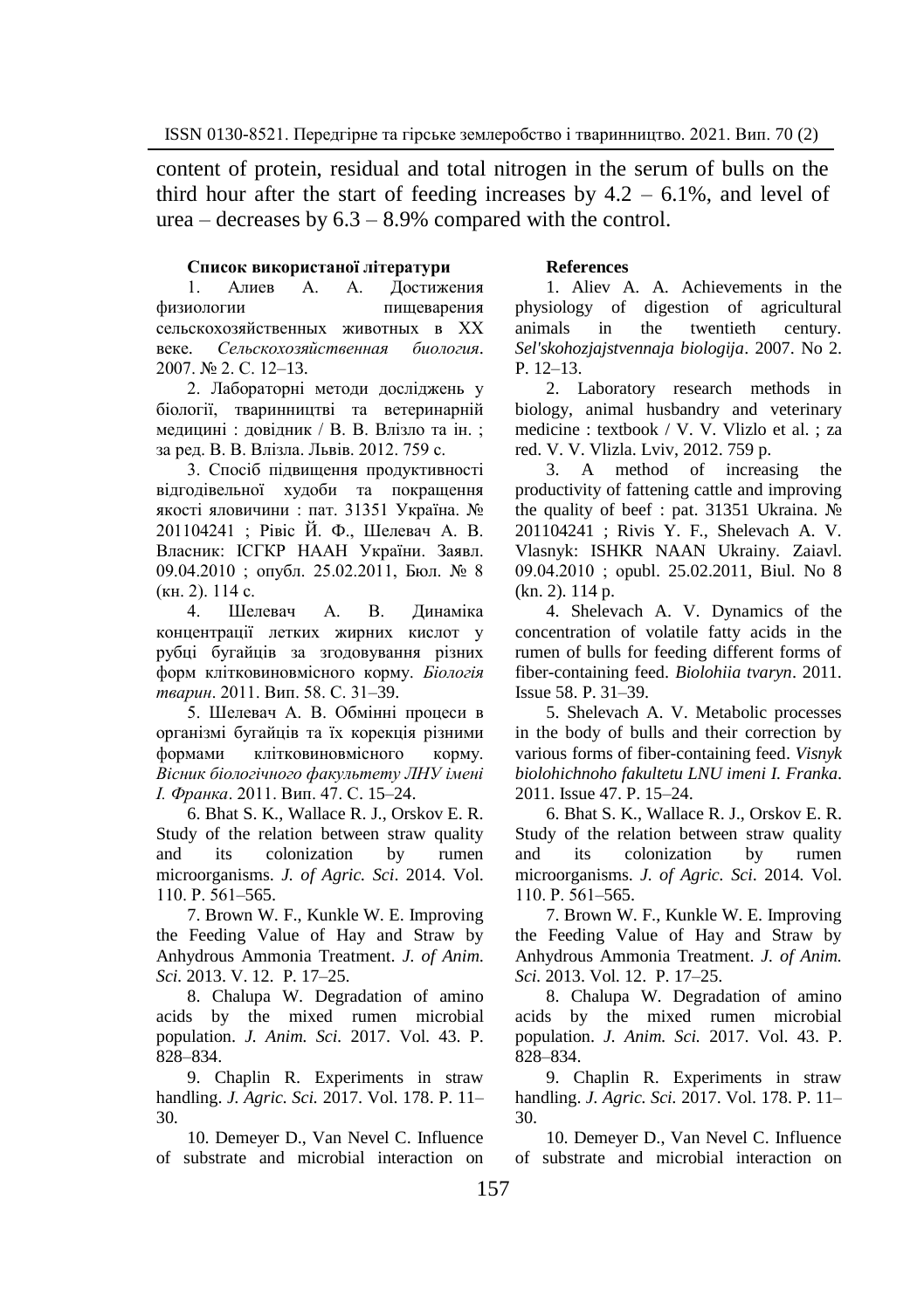rumen microbial growth. *Reprod. Nutr. Dev*. 2009. Vol. 26. P. 161–179.

11. Doig B. Beef Cow Rations and Winter Feeding Guidelines. *J. Agric. Sci.* 2019. Vol. 15. P. 102–109.

12. Febel H., Fekete S. Factors influencing microbial growth and the efficiency of microbial protein synthesis. *Acta Vet. Hung.* 2017. Vol. 44 (1). P. 39–56.

13. Firkins J. Maximizing microbial protein synthesis in the rumen. *J. Nutr*. 2019. Vol. 126 (4). P. 1347–1354.

14. Fondevila M., Dehority B. Interactions between Fibrobacter succinogenes, Prevotella ruminicola, and Ruminococcus flavefaciens in the digestion of cellulose from forages. *J. Anim. Sci.* 2007. Vol. 74 (3). P. 678–684.

15. Givens D. Nutritional characterisation of forages. *Grass Farmer*. 2007. Vol. 55. P. 10.

16. Huntington G., Zetina E., Whitt J. Effects of dietary concentrate level on nutrient absorption, liver metabolism, and urea kinetics of beef steers fed isonitrogenous and isoenergetic diets. *J. Anim. Sci.* 2010. Vol. 74 (4). P. 908–916.

17. Junqin Chen, Paul Weimer J. Competition among three predominant ruminal cellulolytic bacteria in the absence or presence of non-cellulolytic bacteria. *Microbiology*. 2011. Vol. 147. Р. 21–30.

18. Kijora C., Simon O., Jacobi U. Nitrogen metabolism in the large intestine of ruminants. 3. Microbial utilization of intracecally administered 14C- and 15Nmarked urea. *Arch. Tierernahr*. 2016. Vol. 36 (9). P. 839–850.

19. Lough A., Smith A. Influence of the products of phospholipolysis of phosphatidylcholine on micellar solubilization of fatty acids in the presence of bile salts in ruminal animals. *Brit. J. of Nutr.* 2016. Vol. 35. P. 89–96.

20. Luchini N., Broderick G., Combs D. In vitro determination of ruminal protein degradation using freeze–stored ruminal microorganisms. *J. Anim. Sci*. 2014. Vol. 74 (10). P. 2488–2499.

21. Ludden P. A., Wechter T. L., Hess B.

rumen microbial growth. *Reprod. Nutr. Dev*. 2009. Vol. 26. P. 161–179.

11. Doig B. Beef Cow Rations and Winter Feeding Guidelines. *J. Agric. Sci.* 2019. Vol. 15. P. 102–109.

12. Febel H., Fekete S. Factors influencing microbial growth and the efficiency of microbial protein synthesis. *Acta Vet. Hung.* 2017. Vol. 44 (1). P. 39–56.

13. Firkins J. Maximizing microbial protein synthesis in the rumen. *J. Nutr*. 2019. Vol. 126 (4). P. 1347–1354.

14. Fondevila M., Dehority B. Interactions between Fibrobacter succinogenes, Prevotella ruminicola, and Ruminococcus flavefaciens in the digestion of cellulose from forages. *J. Anim. Sci.* 2007. Vol. 74 (3). P. 678–684.

15. Givens D. Nutritional characterisation of forages. *Grass Farmer*. 2007. Vol. 55. P. 10.

16. Huntington G., Zetina E., Whitt J. Effects of dietary concentrate level on nutrient absorption, liver metabolism, and urea kinetics of beef steers fed isonitrogenous and isoenergetic diets. *J. Anim. Sci.* 2010. Vol. 74 (4). P. 908–916.

17. Junqin Chen, Paul Weimer J. Competition among three predominant ruminal cellulolytic bacteria in the absence or presence of non-cellulolytic bacteria. *Microbiology*. 2011. Vol. 147. Р. 21–30.

18. Kijora C., Simon O., Jacobi U. Nitrogen metabolism in the large intestine of ruminants. 3. Microbial utilization of intracecally administered 14C- and 15Nmarked urea. *Arch. Tierernahr*. 2016. Vol. 36 (9). P. 839–850.

19. Lough A., Smith A. Influence of the products of phospholipolysis of phosphatidylcholine on micellar solubilization of fatty acids in the presence of bile salts in ruminal animals. *Brit. J. of Nutr.*  2016. Vol. 35. P. 89–96.

20. Luchini N., Broderick G., Combs D. In vitro determination of ruminal protein degradation using freeze–stored ruminal microorganisms. *J. Anim. Sci*. 2014. Vol. 74 (10). P. 2488–2499.

21. Ludden P. A., Wechter T. L., Hess B.